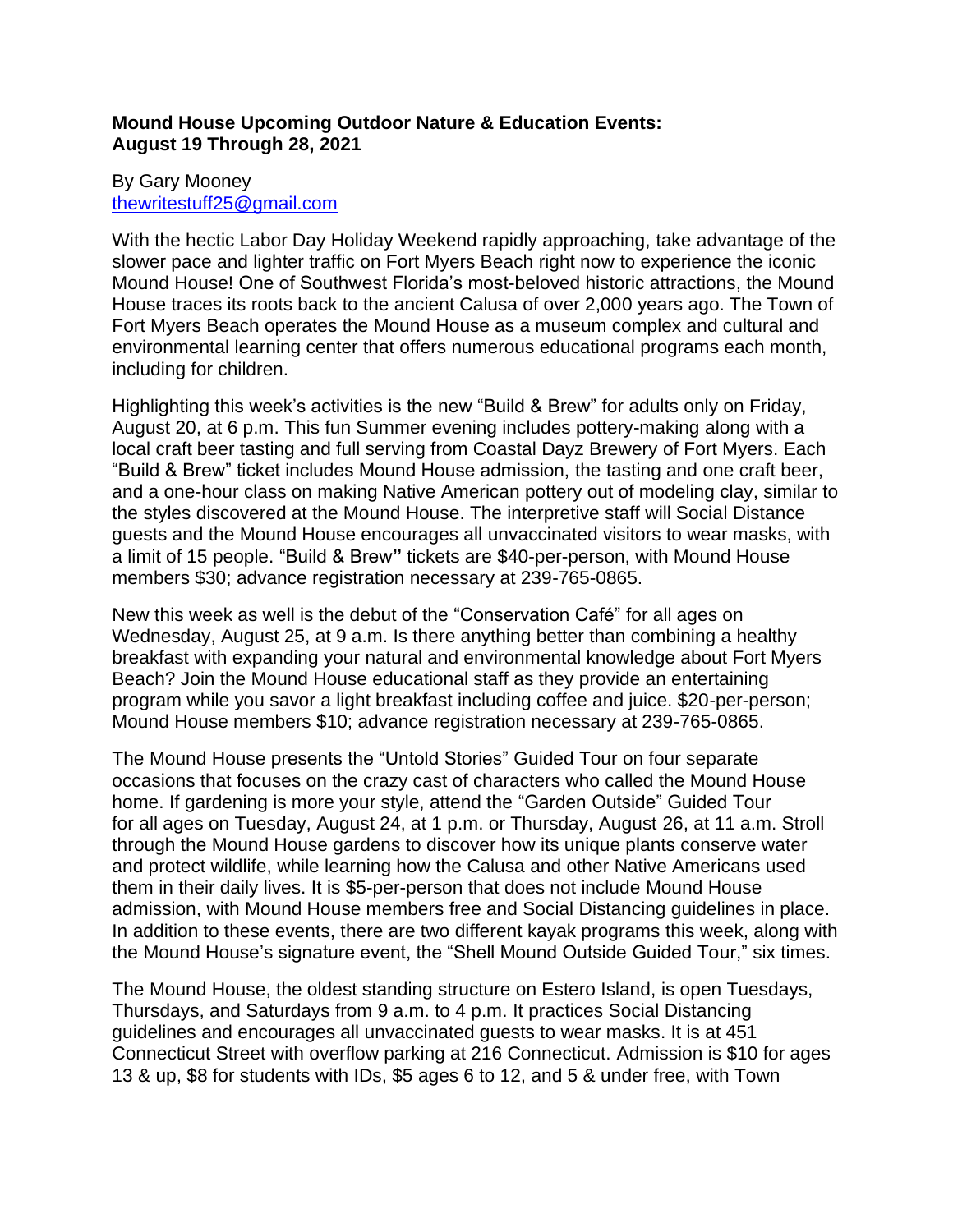residents receiving a 50% discount. For information, reservations, and a monthly programs schedule, call 239-765-0865 or see [www.moundhouse.org.](http://www.moundhouse.org/)

#### **FREE "Newton Beach Park Guided Beach Walk"**

For all ages every Tuesday and Thursday weather permitting at 9 a.m.

This twice-weekly free outdoor nature program is different every single time, as the "Guided Beach Walks" have a simple premise – the groups walk roughly a half-mile down the beach and back, discussing whatever you find that particular morning. Meet at the thatched hut closest to the beach, with Social Distancing in place. Bring sunscreen, shoes to get wet, sunglasses, and hat. No reservations necessary; while free, parking is \$3-per-hour, with one hour generally enough. Newton Beach Park is mid-island at 4650 Estero Boulevard.

## **"Latino History" Outside Guided Tour**

For all ages on Thursday, August 19, at 11 a.m.

Perfect for Florida history buffs! Learn about the Latino fishing village known as a "Rancho" that existed on the shell mound between the ancient Calusa and Anglo-Pioneer eras. Explore the site's archaeology and history through unearthed clues about this multicultural society. Advance registrations necessary at \$5-per-person that does not include Mound House admission, with Social Distancing guidelines in place.

## **NEW: "Untold Stories" Guided Tour**

For adults on Thursday, August 19, at 1 p.m.; Saturday, August 21, at 1 p.m.; Tuesday, August 24, at 2 p.m.; & Thursday, August 26, at 2 p.m.

The Mound House is the oldest standing structure on Fort Myers Beach, with an intriguing cast of characters who called it home, ranging from farmers to casino owners; scientists to developers! Learn about their individual stories along with a good dose of island history on this guided tour through the Mound House Museum, native gardens, and majestic grounds. Adults \$15; Mound House members free.

## **"Shell Mound" Outside Guided Tour**

For all ages on Thursday, August 19, at 2 p.m.; Saturday, August 21, at 11 a.m.; Tuesday, August 24, at 11 a.m.; Thursday, August 26, at 1 p.m.; & Saturday, August 28, at 11 a.m. & 2 p.m.

If you dig archaeology, the Mound House's signature program is for you! Tour the 2,000-year-old Calusa Indian Shell Mound led by the interpretive staff as you explore the site's archaeology to unearth clues about this ancient society. \$5-per-person that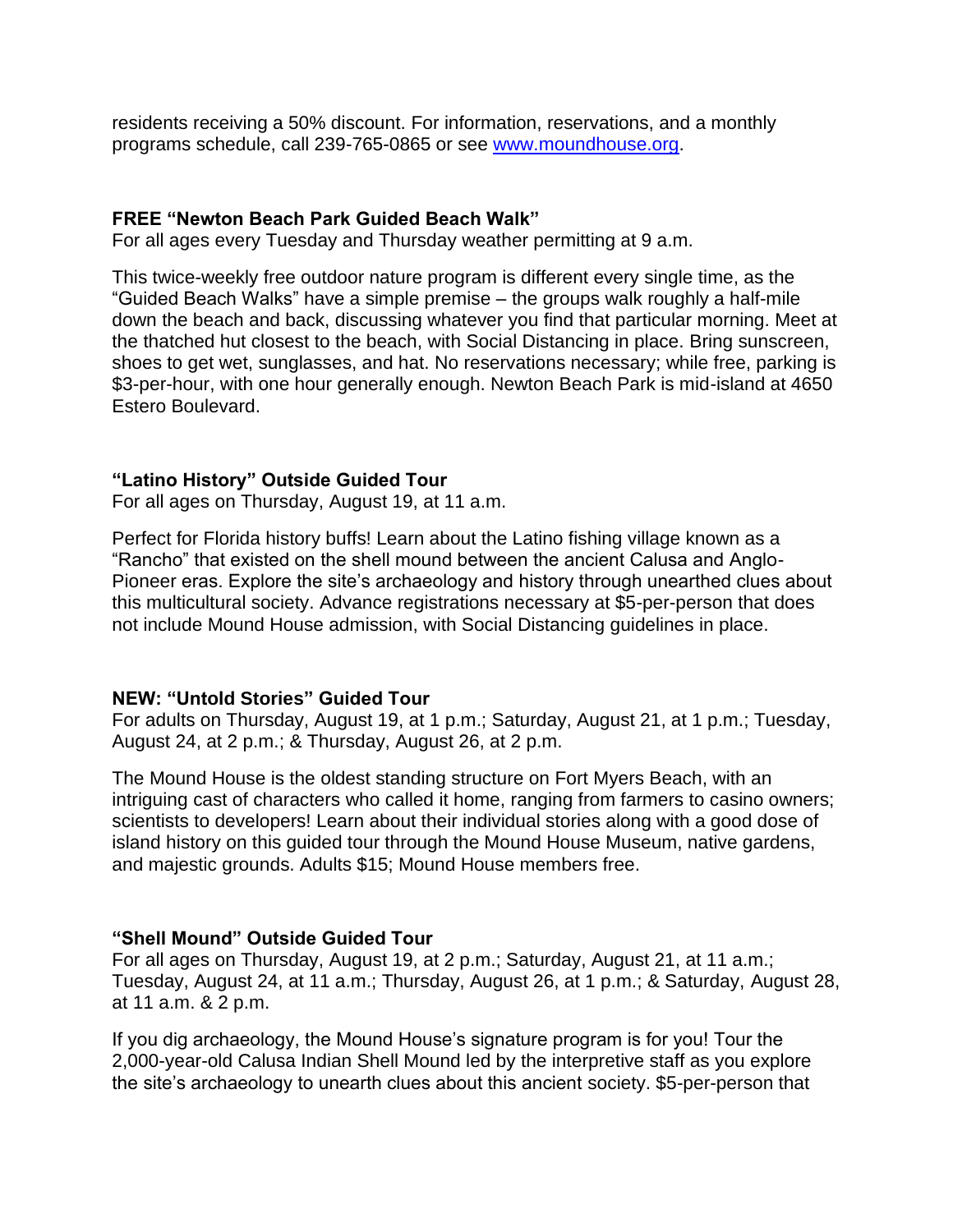does not include Mound House admission; Mound House members free, with Social Distancing guidelines in place.

### **NEW: "Build & Brew!"**

For adults only on Friday, August 20: \$40-per-person; Mound House members \$30, with advance registration necessary at 239-765-0865.

Join the Mound House for a fun Summer evening of arts & crafts, along with local craft beer from Coastal Dayz Brewery of Fort Myers! Each "Build & Brew" ticket includes Mound House admission, tasting and one full craft beer, and a one-hour class on making Native American pottery out of modeling clay, similar to the styles discovered at the Mound House. The interpretive staff will Social Distance guests and the Mound House encourages all unvaccinated visitors to wear masks, with a limit of 15 people.

## **"Family Fun Kayak Tour"**

For ages 6 & up weather permitting on Saturday, August 21, at 9 a.m.

Fun for the whole family on a specially-designed Environmental Educator-guided kayak tour for families with children age 6 & up! See birds, dolphins, manatee, and other wildlife while paddling through the Estero Bay mangroves. \$25-per-person ages 13 & up; \$15-per-person ages 6 to 12 that includes Mound House admission, with advance registrations necessary. The Mound House provides all equipment, with Social Distancing in place.

## **NEW "Cool Calusa Tools"**

For families with children ages 6 & older on Saturday, August 21, at 2 p.m.; & Saturday, August 28, at 1 p.m.

Learn to hunt, fish, and make masks and pottery, just like the Calusa! The Mound House interpretive staff leads this exciting hands-on tour of the Mound House grounds where they demonstrate Calusa tools and artifacts, then help you make Calusa-inspired artwork where your imagination runs wild! \$2-per-person that does not include Mound House admission. The Mound House enforces Social Distancing guidelines and recommends that all unvaccinated visitors wear masks.

## **"Garden Outside" Guided Tour**

For all ages on Tuesday, August 24, at 1 p.m. and Thursday, August 26, at 11 a.m.

Stroll through the Mound House gardens to discover how its unique plants conserve water and protect wildlife, while learning how the Calusa and other Native Americans used them in their daily lives. \$5-per-person that does not include Mound House admission; Mound House members free, with Social Distancing guidelines in place.